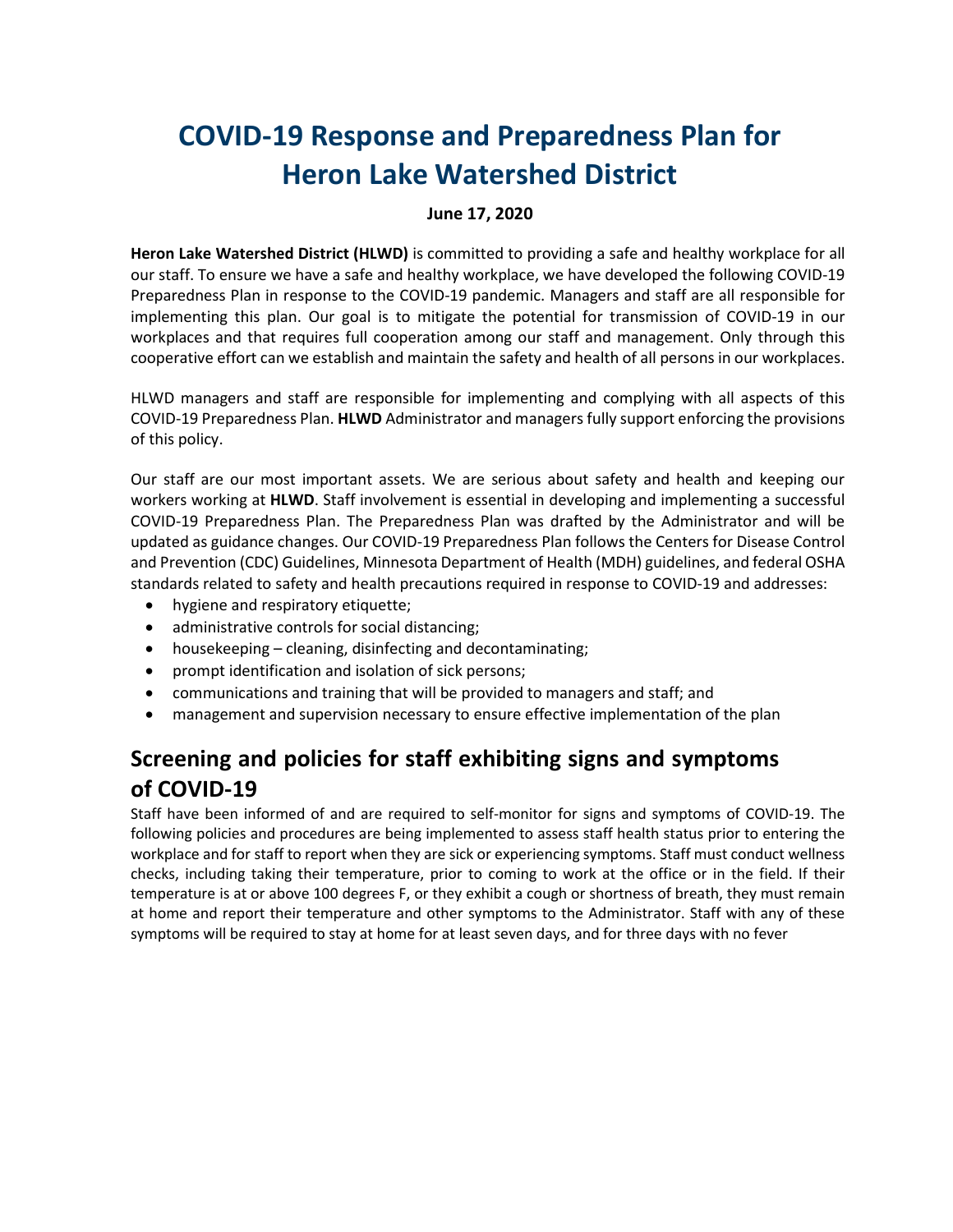and improvement of respiratory symptoms, whichever is longer. If you have any new symptoms (sore throat, diarrhea, muscle aches, headache), stay home until symptoms resolve. If staff has a family member who is sick or experiencing COVID-19 symptoms, the staff member must stay at home and report their absence to their supervisor. If staff are sick or experience symptoms while at work, staff must inform supervisor and go home immediately.

**HLWD** has implemented leave policies that promote staff staying at home when they are sick, when household members are sick, or when required by a health care provider to isolate or quarantine themselves or a member of their household. HLWD's sick leave policy is described in the HLWD Personnel Policy.

**HLWD** will, to the extent possible, inform staff if they have been exposed to a co-worker with COVID-19 and all individuals exposed along with the positive COVID-19 person must remain in quarantine for 14 days. All staff health status and health information will be kept confidential.

## **Handwashing**

Basic infection prevention measures are being implemented at our workplaces at all times. Staff are instructed to wash their hands for at least 20 seconds with soap and water frequently throughout the day, but especially at the beginning and end of their shift, prior to any mealtimes, and after using the toilet.

All managers, staff, and visitors to the building will be required to wash their hands prior to or immediately upon entering the HLWD office or meeting rooms. Hand-sanitizer dispensers (that use sanitizers of greater than 60% alcohol) can be used for hand hygiene in place of soap and water, as long as hands are not visibly soiled.

Staff will have access to restrooms that will provide soap, water, and paper towels for handwashing. Hand sanitizer is also available in the office as well as HLWD vehicles which can be used in place of soap and water. Staff are strongly encouraged to wash or sanitize their hands regularly. Sanitizing supplies will be available in the office.

#### **Respiratory etiquette: Cover your cough or sneeze**

Staff are being instructed to cover their mouth and nose with their sleeve or a tissue when coughing or sneezing and to avoid touching their face, in particular their mouth, nose, and eyes, with their hands.

They should dispose of tissues in the trash and wash or sanitize their hands immediately afterward. Respiratory etiquette will be demonstrated by making tissues and trash receptacles available to all staff. All staff will be informed, in writing, of the respiratory etiquette described above. Staff should wear a cloth mask from home if they are sneezing frequently.

## **Social distancing**

Social distancing is being implemented in the workplace through the following administrative controls: All staff, managers, and the public must maintain social distancing when in the workplace. This means, maintaining at least a six-foot distance from others at all times. In the event the minimum six-foot distance cannot be maintained, cloth masks must be worn.

No more than three people will be allowed in the HLWD office at one time. Visitors to the HLWD office are limited to a maximum time of thirty minutes. The office will be disinfected following the visit.

#### **Social Distancing Field Work – Best Practices**

- Two people are allowed in a vehicle, but a mask must be worn at all times.
- Staff will make all attempts to maintain a distance of six feet between oneanother.
- While out in the field where washing hands is not possible, staff should make use of hand sanitizer frequently, especially after touching common surfaces or tools. Hand sanitizer is stocked in both HLWD vehicles.